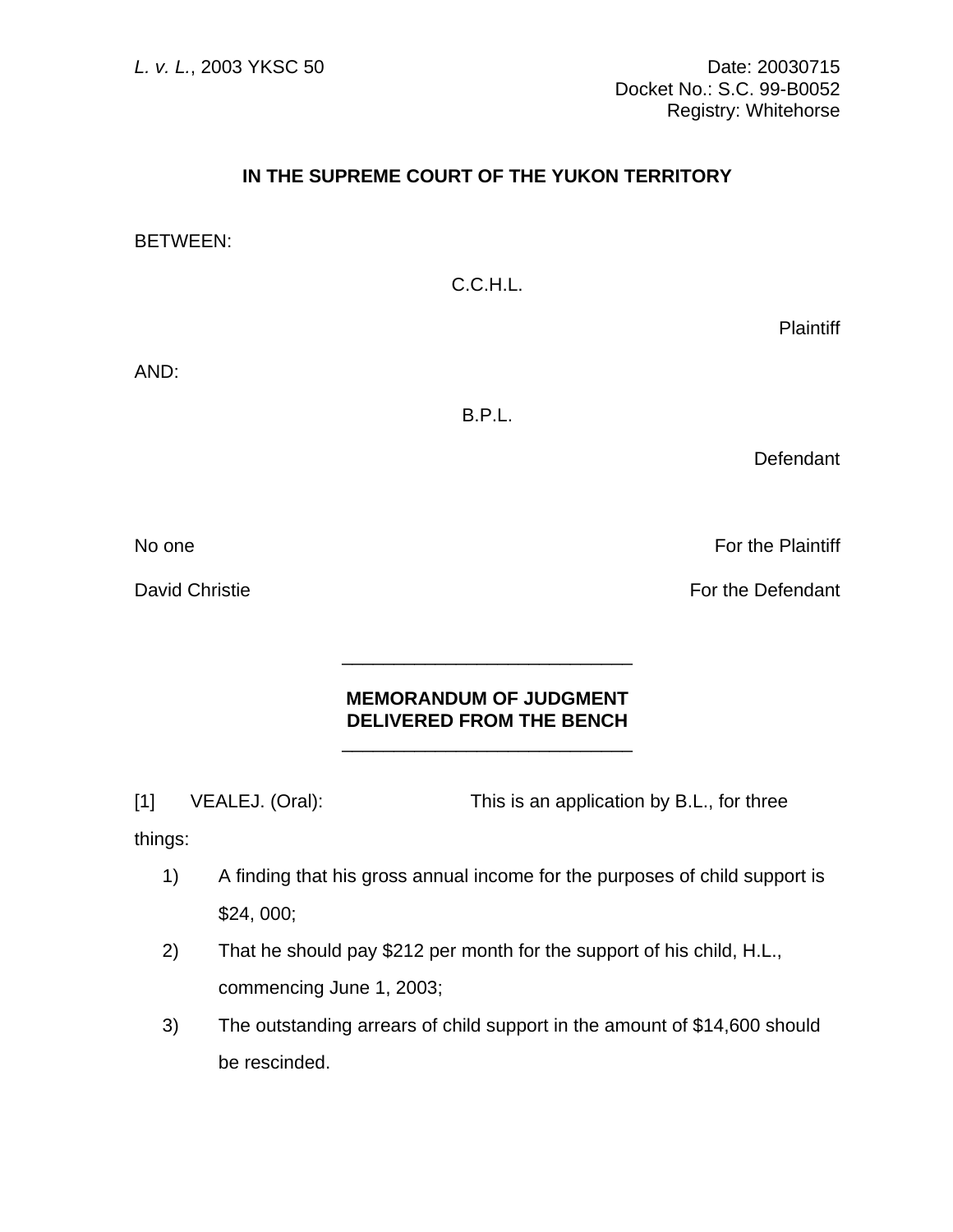[2] There are three court orders that have been filed before me. They are out of the Court of Queen's Bench of Alberta. In the 1996 order, Mr. L. was ordered to pay \$600 per month for child support for H. L., commencing October 1, 1996. H.L. was born on July 1, 1995, and she is now eight years old.

[3] The evidence before me presents an unfortunate state of affairs in that Mr. L. has been earning approximately \$24,000 per year with a high child support payment which had been ordered back in 1996, which was based on the income from his family farm and logging operation in Alberta. However, following the division of matrimonial property, the farm was lost and Mr. L. came to the Yukon in the fall of 1998 to seek logging work for his skidder. Mr. L. operates a logging company and he is the only employee. As I understand it, the only asset of the logging company is a skidder.

[4] Despite the fact that Mr. L.'s income has been substantially reduced to the sum of now, on average, \$24,000, he has been able to pay \$31,000 out of a total of \$47,400 owing for child support. In effect he has paid \$392 per month, which is higher than the \$212 per month that would have been ordered based on an income of \$24,000 according to the Federal Child Support Guidelines.

[5] It is unfortunate that these provisional applications come on without any evidence from C.L., who resides with H.L. in Fort St. John, at least for the last two years. However, there is no evidence before this court except that provided by Mr. L. in an affidavit filed May 21, 2003.

[6] Based on the information provided, I am going to grant the order sought and order that Mr. L. pay child support for H. L. in the sum of \$212 per month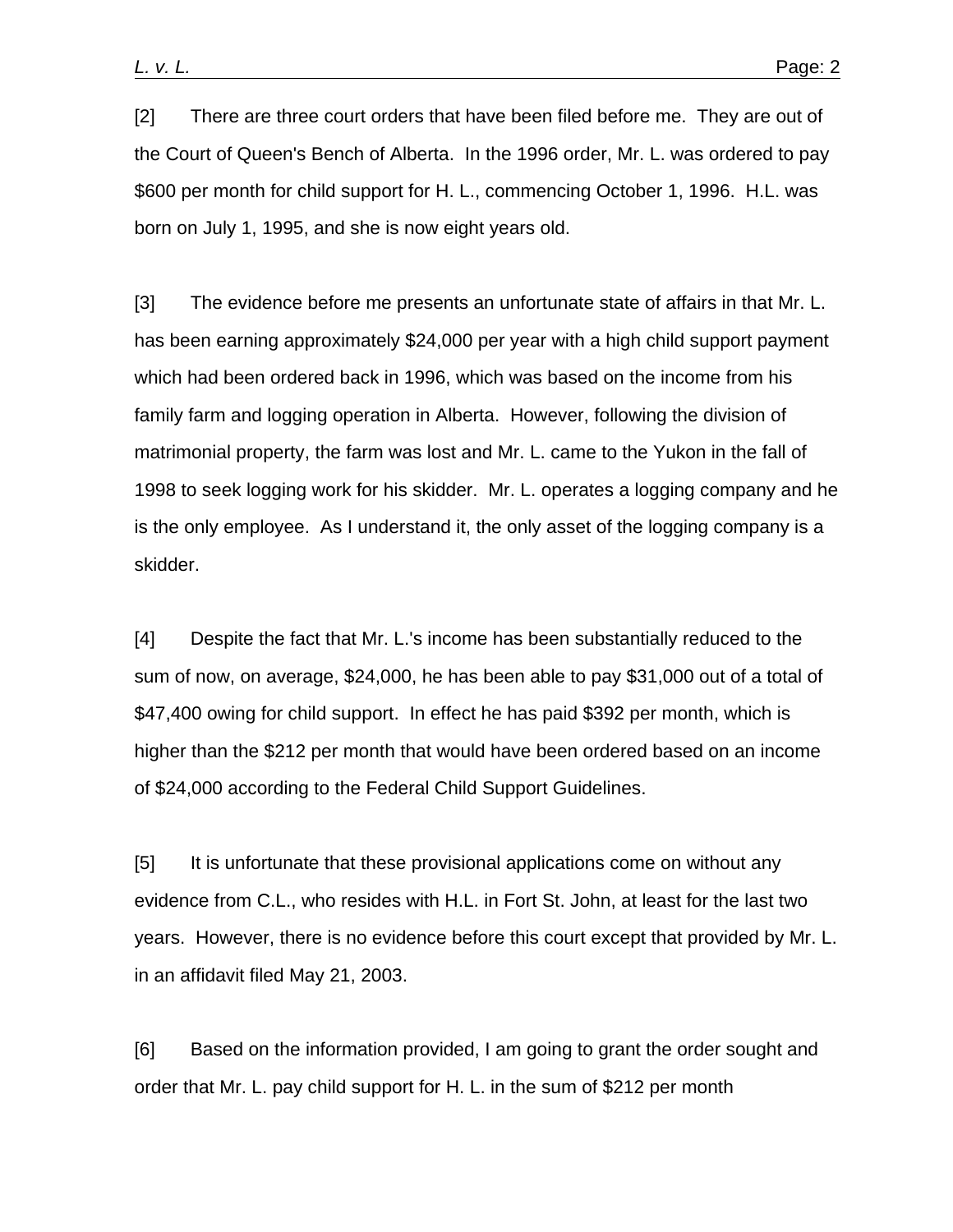commencing June 1, 2003. Further, that the outstanding arrears under the child support order be rescinded.

[7] Is there anything further that you seek, Mr. Christie?

[8] MR. CHRISTIE: Well, just to clarify, then, the finding of \$24,000.

[9] THE COURT: For purposes of clarification, the order of \$212 per month is based upon my finding that Mr. L.'s gross annual income for child support is \$24,000 per annum.

[10] MR. CHRISTIE: My Lord, could I just, for drafting the order, could I use the format in my motion with order or I'll use a different format. But the order made be varied or delete the following -- or should I just simply say that that order is varied?

[11] THE COURT: I am sorry, I do not know what you are talking about.

[12] MR. CHRISTIE: Well, I just want to -- it's why I don't have to order the note -- the clerk's notes --

[13] THE COURT: Follow the order you have made in your notice of motion.

[14] MR. CHRISTIE: Thank you.